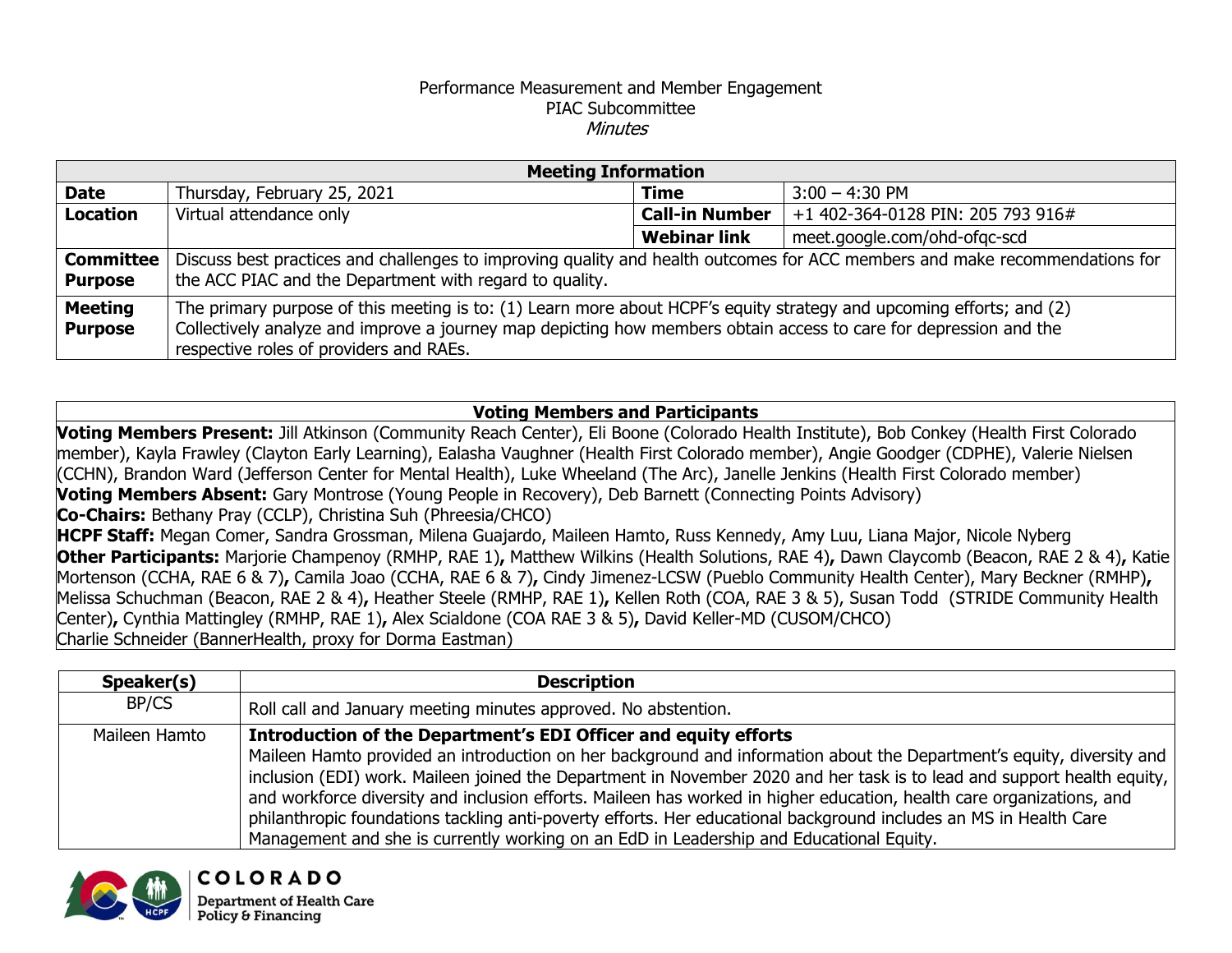|                    | Within the Department, there is a concentrated effort to ensure that the workforce is diverse as it would help in the<br>collective effort towards advancing health equity. The health equity plan is being developed in collaboration with the Chief<br>Medical Officer, Dr. Pete Walsh.                                                                                                                                                                                                                                                                                                                                                                                                                                                                                                                                   |
|--------------------|-----------------------------------------------------------------------------------------------------------------------------------------------------------------------------------------------------------------------------------------------------------------------------------------------------------------------------------------------------------------------------------------------------------------------------------------------------------------------------------------------------------------------------------------------------------------------------------------------------------------------------------------------------------------------------------------------------------------------------------------------------------------------------------------------------------------------------|
|                    | There was discussion around cost control. Equity efforts often require upfront costs, so how is the Department thinking<br>about that? The way the Department views cost control is that it does not always mean cutting costs in areas. There are<br>many times where there is a need to invest in an area, like primary care and depression screening, in order to reduce<br>costs down the road. It doesn't always mean cutting costs in an area but an opportunity to invest in costs that might<br>bring savings in the long-term. The cost control office works to ensure that existing opportunities are used to pay for<br>performance, and how they can connect equity to some of these issues and existing pathways.                                                                                              |
| CS/RAEs/Providers/ | Analyze and improve the draft journey map for access to care for depression                                                                                                                                                                                                                                                                                                                                                                                                                                                                                                                                                                                                                                                                                                                                                 |
| <b>Members</b>     | The purpose of this discussion was to walk through three different lenses: member, provider, and RAE, to understand the<br>depression screening and follow up process, specifically, what should happen and in reality, where the gaps or<br>breakdowns occur. An image of the journey map can be found at the bottom of these notes for reference. It should be<br>mentioned that this is a draft and this map will likely be altered to more accurately reflect what happens in practice.                                                                                                                                                                                                                                                                                                                                 |
|                    | The journey map represents one of many journeys as to how a member accesses behavioral health services. It<br>varies depending on the member and other conditions. Also, sometimes the process starts backwards, with<br>behavioral health doing the screening. The BHIP measures, though, focuses on primary care access to mental<br>health care so this is why it is drawn this way.<br>The group asked whether we should we look at the concept of depression screenings and follow up care concept<br>more broadly, not limited by how the BHIP measure is constructed which requires someone to have a well visit<br>first. That would provide a fuller picture of screening and follow up. If one of our questions is, "How well is this<br>measuring access," then perhaps we need to think about this differently. |
|                    | Member Lens:                                                                                                                                                                                                                                                                                                                                                                                                                                                                                                                                                                                                                                                                                                                                                                                                                |
|                    | o A need was identified to focus on the processes between the screener, evaluation and referral. What<br>happens in between these key steps?                                                                                                                                                                                                                                                                                                                                                                                                                                                                                                                                                                                                                                                                                |
|                    | Patients may feel rushed or may not feel heard. More training for providers would be helpful.<br>$\circ$<br>One member suggested that we focus on and break down the screening process and how to improve this<br>$\circ$<br>step. This is where most people begin seeking help. How do we talk about depression? What questions<br>should be asked? Get the screening numbers up first.<br>There could be more education and advocacy to help members become more aware of the signs of<br>depression.<br>Some primary care providers may not necessarily willing to ask questions as they may not know what to do<br>with a specific health concern of a patient.<br>The group talked about the need for an equity and diversity approach to mental health care. There are<br>$\circ$                                     |

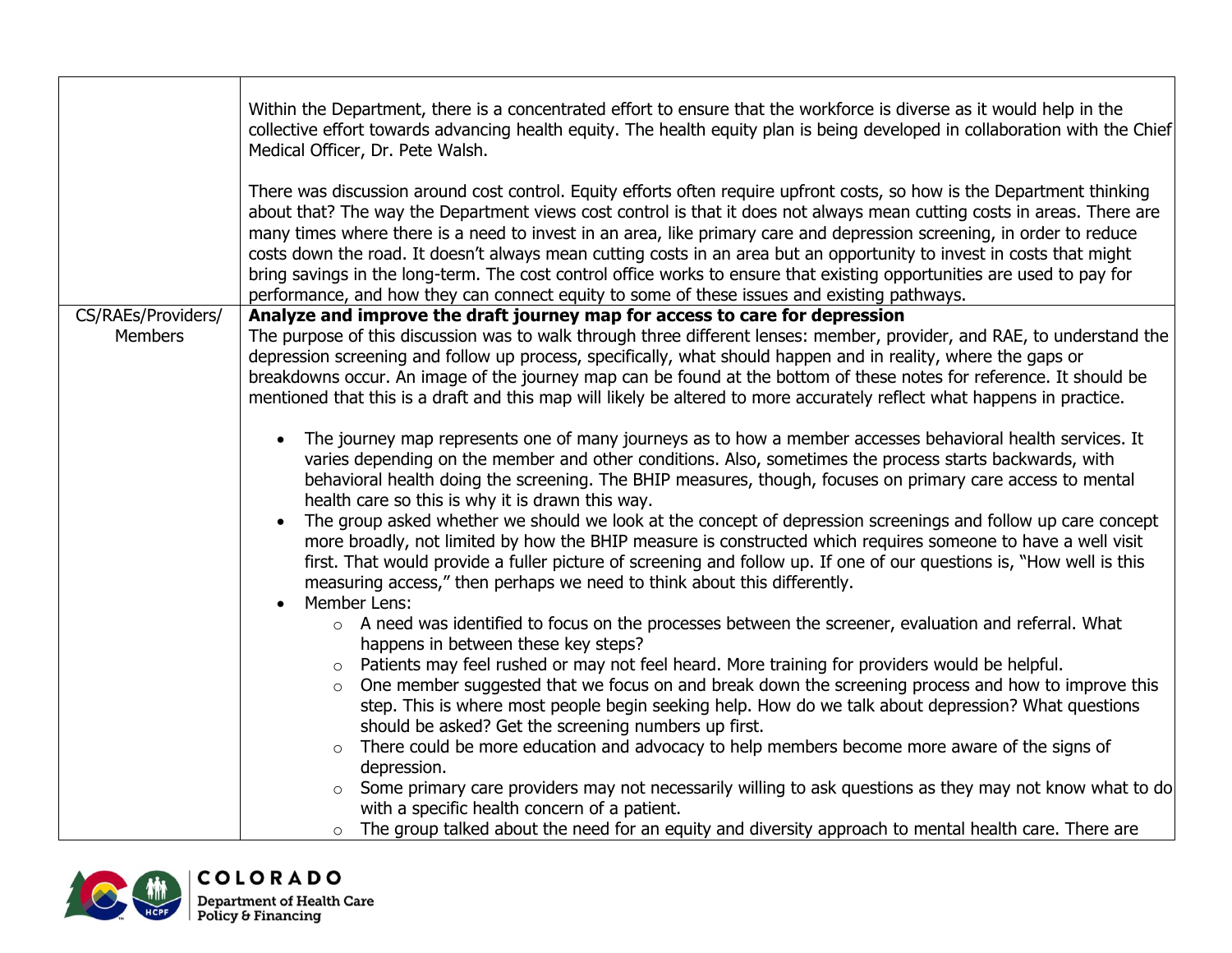|         | cultural stigmas that can prevent an individual from pursuing care after a positive screening. It was           |
|---------|-----------------------------------------------------------------------------------------------------------------|
|         | mentioned that the group should be aware of this.                                                               |
| $\circ$ | How are people being referred to culturally appropriate providers? One member shared that it's about the        |
|         | approach and not who specifically is approaching the member, as in asking the right questions.                  |
| $\circ$ | There was further discussion around addressing cultural stigma and aversion to getting treatment. It was        |
|         | suggested to think about the difficulty that African Americans, Hispanics, and other races and ethnicities      |
|         | have in actually getting diagnosed. There was a study on unconscious bias and the diagnosis of disruptive       |
|         | behavior disorders in Attention-Deficit/Hyperactivity Disorder (ADHD) in African American and Hispanic          |
|         | youth that came out in 2019, that found that African American, Hispanic and other youth were less likely to     |
|         | receive an ADHD diagnosis than non-Hispanic, White youth.                                                       |
|         | There may be an opportunity to actually get useful data from members from the part of the map that leads        |
|         | to "Member does not want care; can't find the right provider; other challenges or barriers." For instance,      |
|         | what do we know about the drop out points along the path? Do we have data on members not being to               |
|         | find the right provider? Or are there other types of data that would help us get at why someone doesn't         |
|         | make it all the way through to care? Providers might have some data, but at the system level there is no        |
|         | data on this.                                                                                                   |
|         | Provider Lens:                                                                                                  |
|         | $\circ$ Not captured in the map is the frequency of positive depression screenings in which the primary care    |
|         | provider prescribes an anti-depressant and does not refer the member to a behavioral health provider. The       |
|         | BHIP measure does not count this.                                                                               |
| $\circ$ | The screening process is complicated and varies. Multiple screeners can be administered. For example, a         |
|         | majority of practices begin with a PHQ2 depression screener and if this is positive then a PHQ9 depression      |
|         | screening is done. If the PHQ2 is negative, then the process is stopped.                                        |
| $\circ$ | Providers sometimes feel rushed to go through all the steps. Sometimes they feel obligated to help but          |
|         | don't know what to do.                                                                                          |
|         | o One provider mentioned that they don't understand the RAE's role. This community mental health clinic         |
|         | refers internally most often.                                                                                   |
|         | o It was noted that primary care is doing a lot of the work for this measure but are not getting credit for the |
|         | work they are doing. This may be a coding issue.                                                                |
|         | A mental health center commented that they screen every teenager who comes into their clinic. A positive        |
|         | screen doesn't necessarily mean a diagnosis of depression. Just because a screening is positive on a PHQ9,      |
|         | it doesn't give someone a diagnosis of major depression and doesn't mean that a full-blown mental health        |
|         | intervention is needed. All that may be needed at times is a follow up with the patient. This doesn't always    |
|         | result in a treatment process but may result in another screening for that individual and continued watch       |
|         | for any other elevations.                                                                                       |
|         | Integrated clinics have been able to provide better service where there is both a medical and a behavioral      |
|         | health provider available. Warm hand-offs are effective.                                                        |

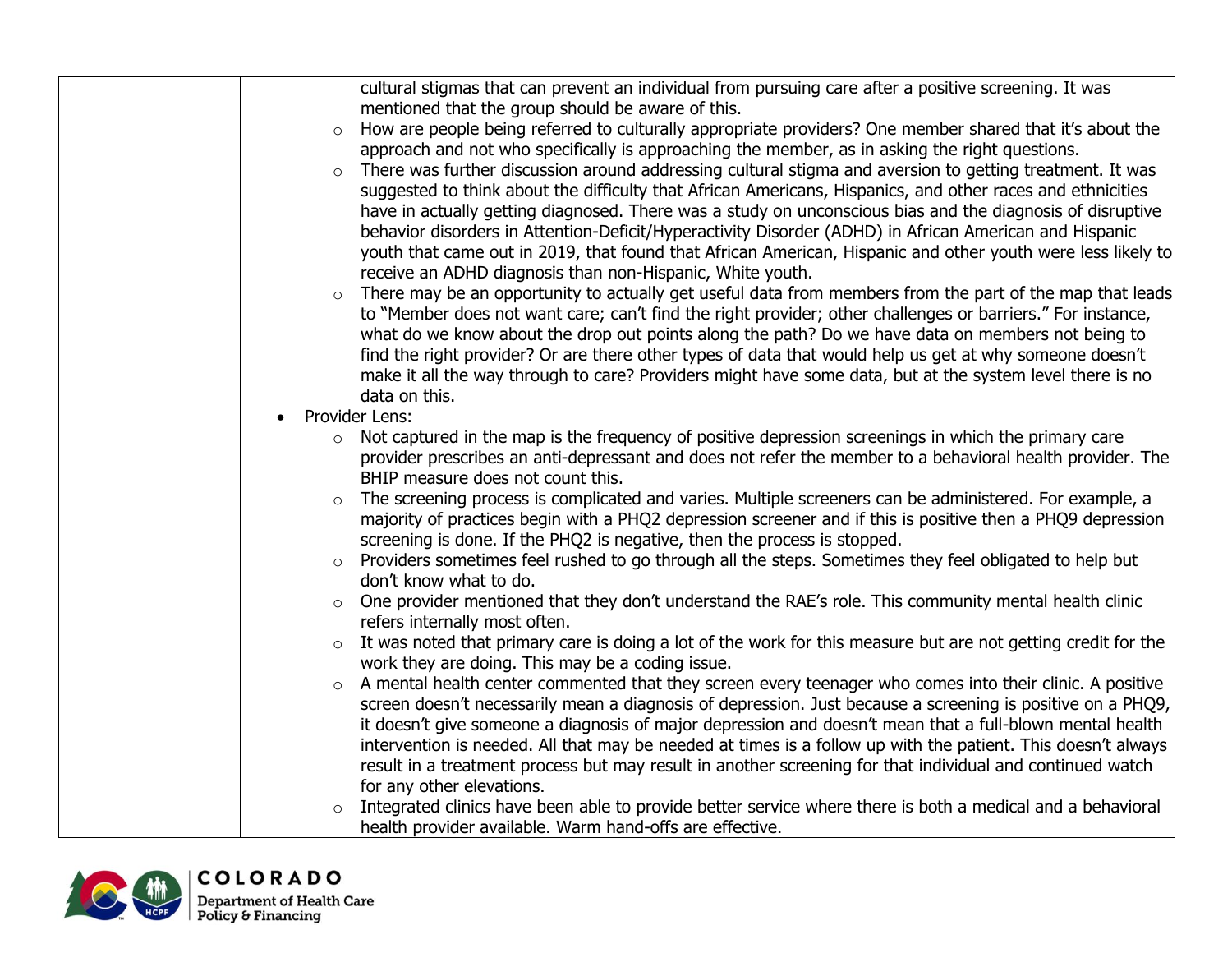